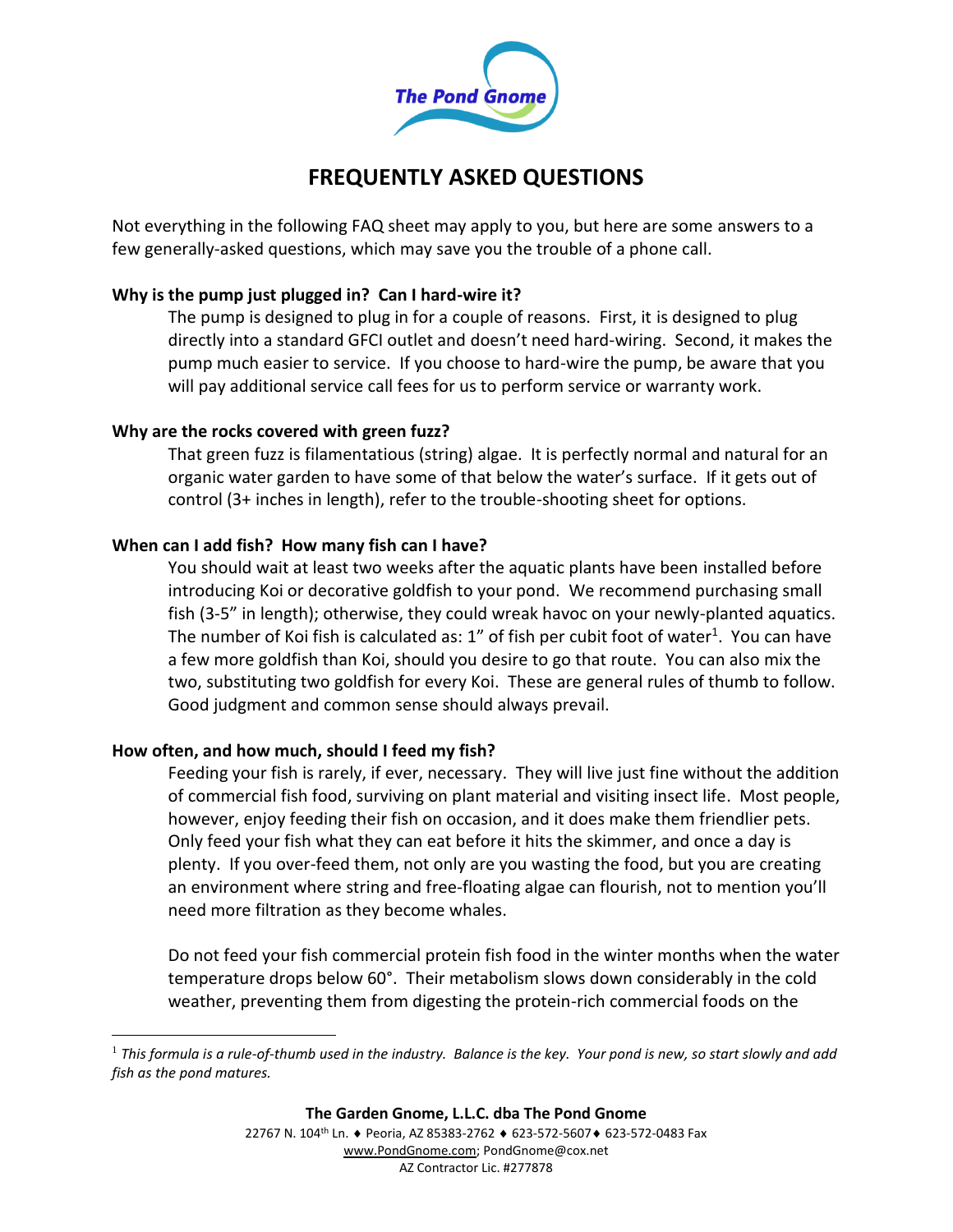market. You could actually feed them to death! During that time, however, you can give them natural treats such as watermelon, zucchini, oranges and lettuce. There are even YouTube videos that show you how to train your fish to enjoy this type of feeding.

## **Can I add aquatic plants?**

Absolutely! Have a ball, and experiment with any number of aquatic plants on the market, usually more readily available in the spring. You'll have to check with your local nurseries as to availability and cost, as this varies greatly. You can get plants on-line, but it's a gamble as to whether or not they'll survive. Many folks shop around and add tropical water lilies, papyrus, Louisiana iris varieties, etc., to their pond. Some people are even experimenting with food plants. The more diverse the plant mix in the pond, the less chance string algae has of taking hold. And it's a marvelous place to garden when its 110° outside! If your pond is new (less than 6 months old), you may need to add a fertilizer tab when you introduce a new lily or marginal. Otherwise, we don't recommend fertilizer for the aquatic plants because it's also a source of food for string algae.

#### **Does the water get too hot in the summer or too cold in the winter for the fish?**

Not at all. The combination of the 24/7 water circulation and the shade on the pond via aquatic and terrestrial plants keep the temperature reasonable in the summer time. You will notice that the fish hang out in the shade of the lily pads and marginal plants during the sunny time of day. The fish's metabolism slows considerably in the winter time, allowing them to even hibernate below several inches of ice in the colder regions.

#### **Is my pH level too high?**

Arizona has alkali water. This means that you pH levels will run between 8.5 and 9.5, and all the books are telling you that pH should be a neutral 7.8. You DO NOT need to try to lower the pH. The fish and plants will acclimate, which is easier than trying to maintain a neutral pH, and could even be stressful for the fish – and a losing battle for you considering that every time new water is added to the pond, it is at our high pH.

#### **Do I ever need to drain and clean the pond?**

Once a year, in the spring, we recommend a clean-out of the pond, especially the biological filter (and this includes the "pondless" waterfalls). The extent of this cleaning depends on the age of the pond and fish load, as well as other factors that are fairly easy to assess visually. This is something that can be done yourself, or you can hire us to do it for you. The instructions for doing this job are in your Owner's Manual, as well as on our website. We also offer a free training seminar early each spring, which will teach you how to do this yourself. If want us to perform the service, look for the forms to come to you in mid November, with a December deadline, for a February-March service.